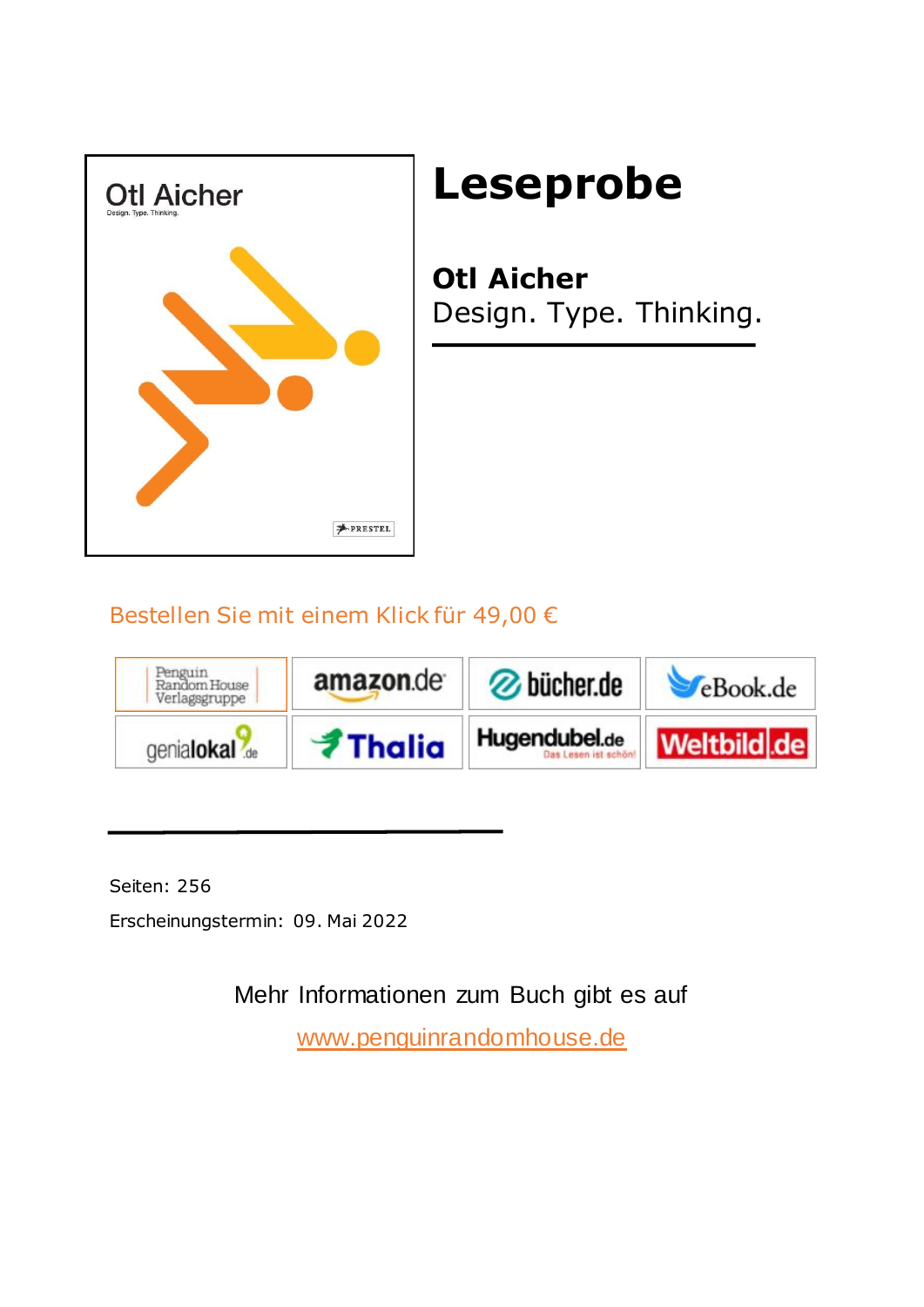## **Inhalte**

- [Buch lesen](#page-3-0)
- [Mehr zum Autor](#page-1-0)

## **Zum Buch**

**More than a truly brilliant graphic designer, Otl Aicher was a transformative thinker, photographer, typographer, ecologist, philosopher, co-founder and mentor of the renowned Hochschule fuer Gestaltung at Ulm, and teacher. On the centenary of his birth, this splendidly produced and designed book looks at every facet of his career and traces the many strands of his lasting influence.**

Otl Aicher is most famously known for the pictographs he designed for the 1972 summer Olympic Games in Munich. Fifty years later, his system of iconography has become a universal language, directing people to bathrooms, through subways, around airports and hospitals. But Aicher's achievements extended far beyond the world of graphic design. Filled with illustrations, photographs, documents and archival material, and enhanced by thoughtful and personal essays from leading critics, designers, and friends, this survey takes a disciplinary approach to explore Aicher's role as one of the founding figures of visual communication. We learn about Aicher's work developing corporate brands; how he created the Rotis typeface, then built architecture incorporating the font; how he collaborated with artists and architects such as Josef Albers, Alexander Kluge, and Norman Foster; and how his founding of the Ulm School of Design reflected his passion for teaching, and for an open, free, and democratic society. Aicher's achievements are evident in nearly every public space on the globe and this definitive and timely reference work rightfully places Aicher among the pioneering geniuses of the past century.

<span id="page-1-0"></span>**Autor**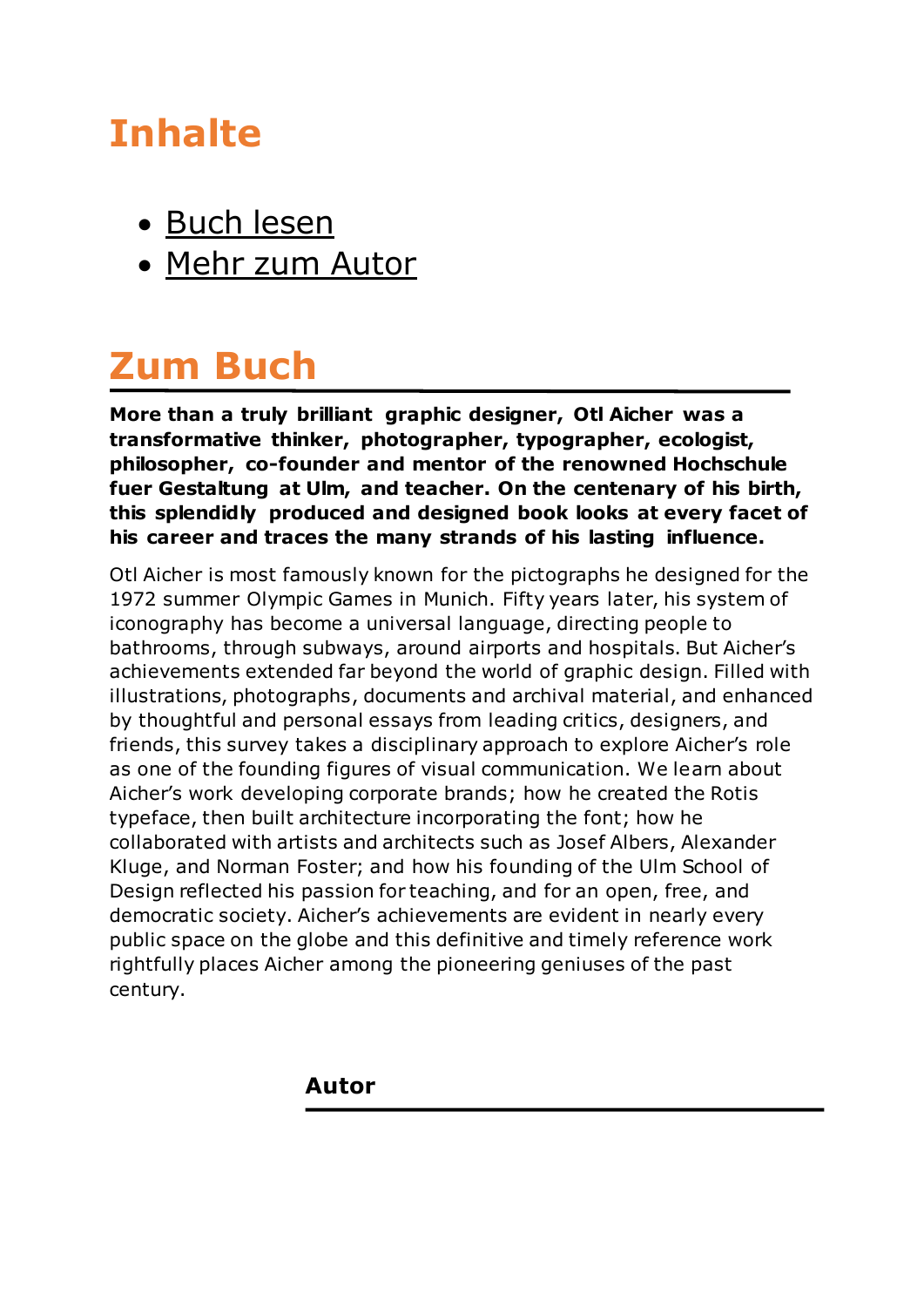Otl Aicher Design. Type. Thinking.